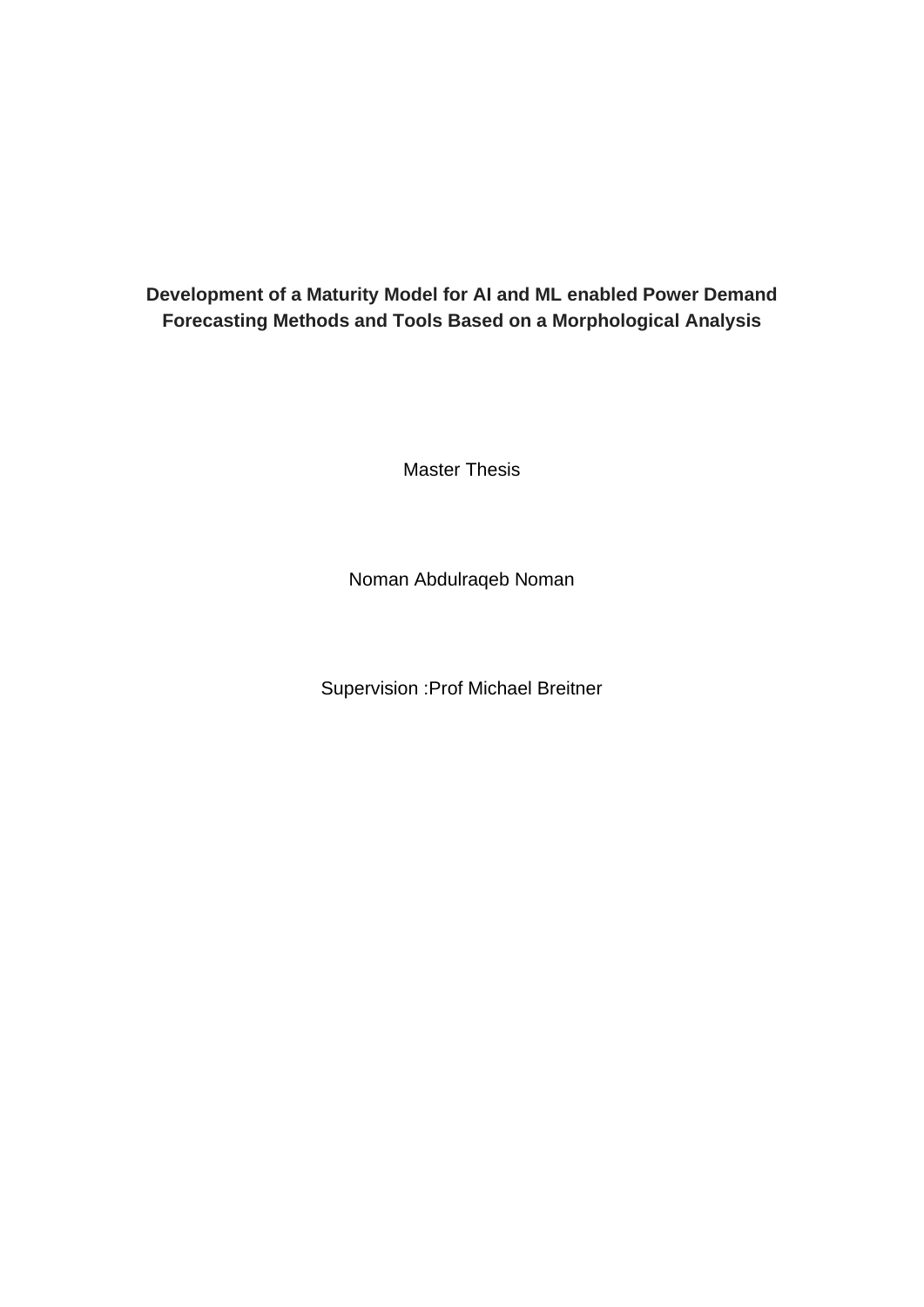## <span id="page-1-0"></span>**Conntents**

| $\mathbf{1}$ |     |  |  |  |  |  |  |  |
|--------------|-----|--|--|--|--|--|--|--|
| 2            |     |  |  |  |  |  |  |  |
|              | 2.1 |  |  |  |  |  |  |  |
|              | 2.2 |  |  |  |  |  |  |  |
|              | 2.3 |  |  |  |  |  |  |  |
|              |     |  |  |  |  |  |  |  |
|              |     |  |  |  |  |  |  |  |
| 3            |     |  |  |  |  |  |  |  |
|              | 3.1 |  |  |  |  |  |  |  |
|              | 3.2 |  |  |  |  |  |  |  |
|              | 3.3 |  |  |  |  |  |  |  |
| 4            |     |  |  |  |  |  |  |  |
|              | 4.1 |  |  |  |  |  |  |  |
|              | 4.2 |  |  |  |  |  |  |  |
| 5            |     |  |  |  |  |  |  |  |
|              | 5.1 |  |  |  |  |  |  |  |
|              |     |  |  |  |  |  |  |  |
|              |     |  |  |  |  |  |  |  |
|              |     |  |  |  |  |  |  |  |
|              |     |  |  |  |  |  |  |  |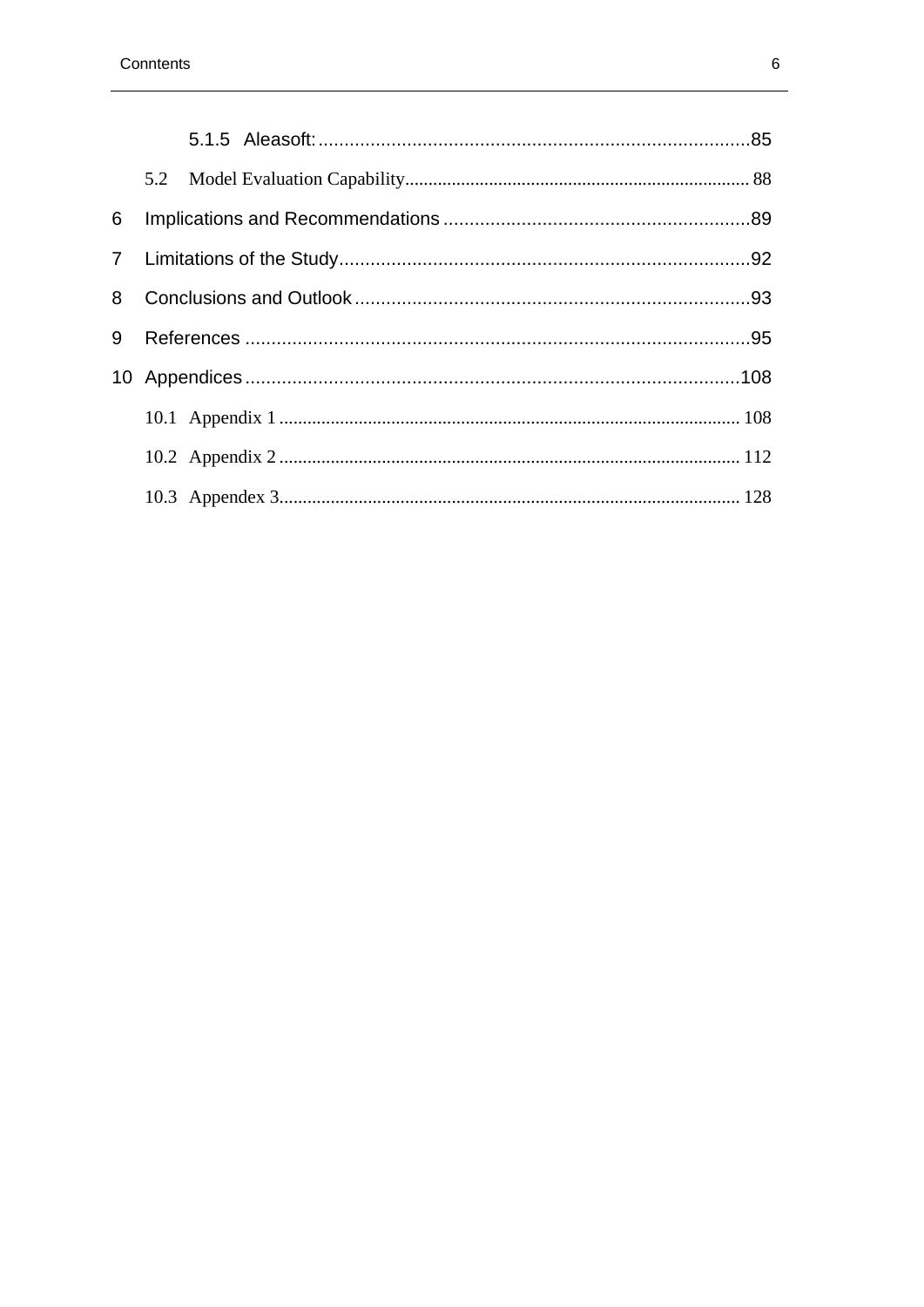## <span id="page-3-0"></span>**1 Introduction**

Energy has become essential in our modern life. With the growing concern about the reduction of gas emissions and environment protection the need to minimize the inequality between production and the demand also increases. Therefore, the move toward more decentralized and renewable energy systems is of critical importance. Thus, energy load forecasting becomes increasingly important because it can help to minimize the gap between production and consumption and allow efficient management of decentralized energy systems.

Using load forecasts energy utilities and grid operators are able to anticipate future energy loads. Based on these predictions they can then be able to make strategic decisions that can reduce emissions and costs to a great extent. Studies have been conducted on energy load forecasting. These studies have examined the process of load forecasting, the models and techniques used, as well as comparing the effectiveness of the various models for forecasting energy loads. AL MAMUN et al. (2020) have made a review considering load forecasting, factors affecting it and models used for the forecasting. Luis Hernandez et al. (2014) have also investigated load forecasting, its models and the future trends in this field.

Many models have been used for load forecasting and these can be classified into traditional models and AI-based models. As indicated by Kofi Nti et al. (2020), AIbased models have been used more frequently in load forecasting than traditional models in recent years. Many software tools that use AI-models to perform load forecasting have been developed and the focus of this work is to develop a maturity model for this tool that enables the developers and the users to determine the maturity of the tools and identify development paths

The first section of this document provides a theoretical overview of some related topics, such as decentralized energy systems and artificial intelligence. After that, a literature review on AI-models for load forecasting will be conducted. A morphological analysis of load forecasting tools will be performed and using the results of the literature review, morphological boxes for the analysis of the performance and quality of the load forecasting tools will be created. Based on the outcomes of the morphological analysis and using the morphological boxes, a maturity model for the tools will then be developed.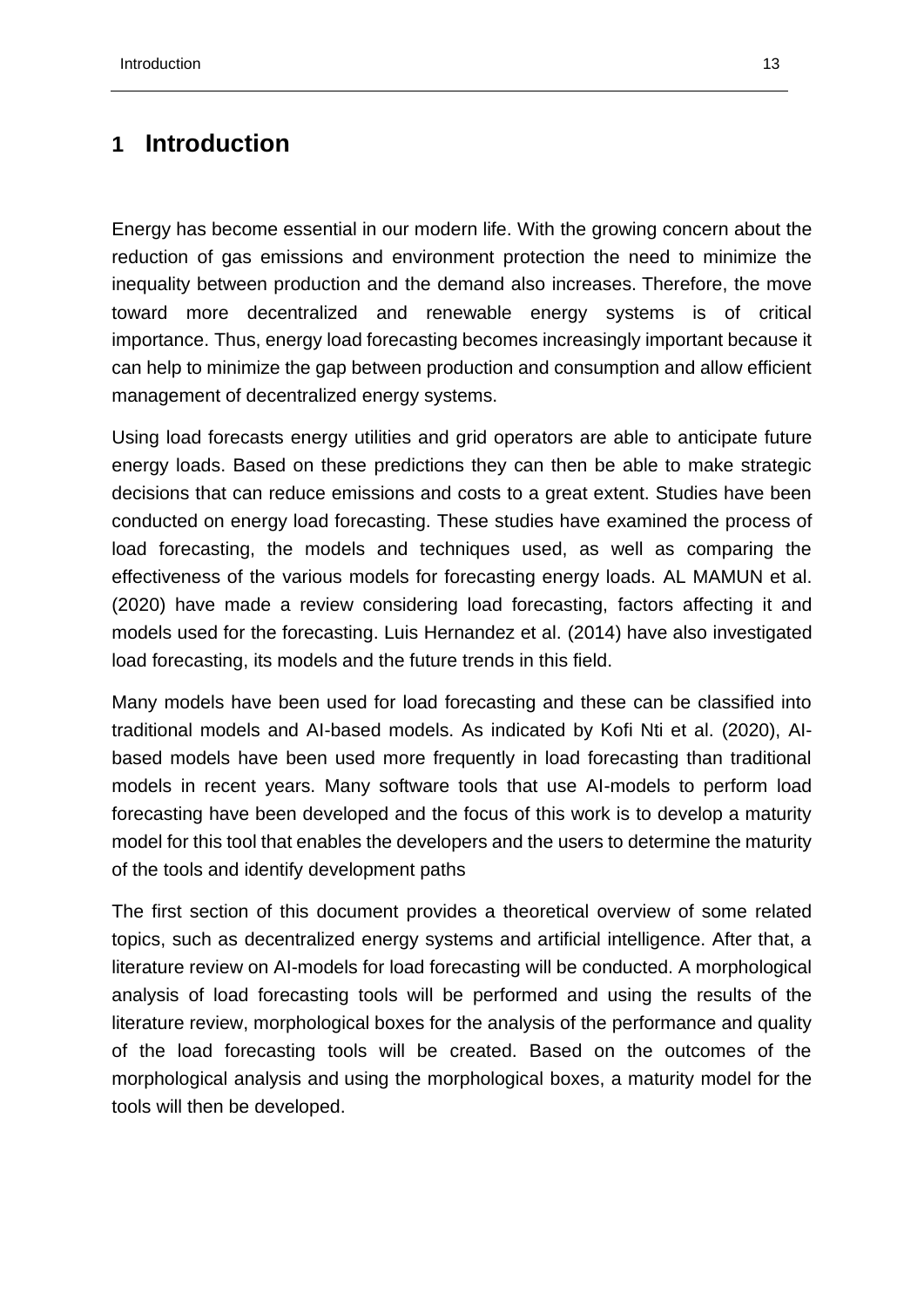their tools work such as the algorithms used and how the models are combined within the tool. Further, we have tried to gather more information about the tools by sending emails containing some questions to the developers of the tools. Unfortunately, the vast majority of developers did not reply to these emails.

Furthermore, there are not sufficient studies and information addressing the needs of the potential users of forecasting tools, as well as the services they consider to be important and essential to be included and supported by the tools they use.

The lack of information and resources about the tools and the needs and interests of the users may affect the ability of the maturity model to reflect the actual maturity of the tools and the maturity paths that need to be taken to improve the tools. Considering this, further research concerning the tool specifications, the interests and needs of the tool users would be of great interest.

## <span id="page-4-0"></span>**8 Conclusions and Outlook**

The purpose of this work was to develop a maturity model for AI-based load forecasting tools based on the outcomes of a morphological analysis. The goal of the model is to aid developers and users in analyzing tool maturity, achieving continuous improvements, and providing a common standard for comparisons among tools.

The forecasting performance of the tools is being examined with the help of the morphological boxes and comparing the tools forecasting specifications with the literature in order to be able to make judgment about the accuracy of the tool. After that the quality aspects of the tool are also being examined with the help of the porphological boxes in order to make a judgment about the service quality of the tool. Using the examination resultes the model then makes a decision about the maturity of the tool.

Using the model, developers or users can make a judgment regarding the maturity of the tool. In addition, the model allows continuous improvement since improvements paths can be derived from configurations in the morphological boxes after examining the tool performance using the boxes. Through the examination of the tools regarding